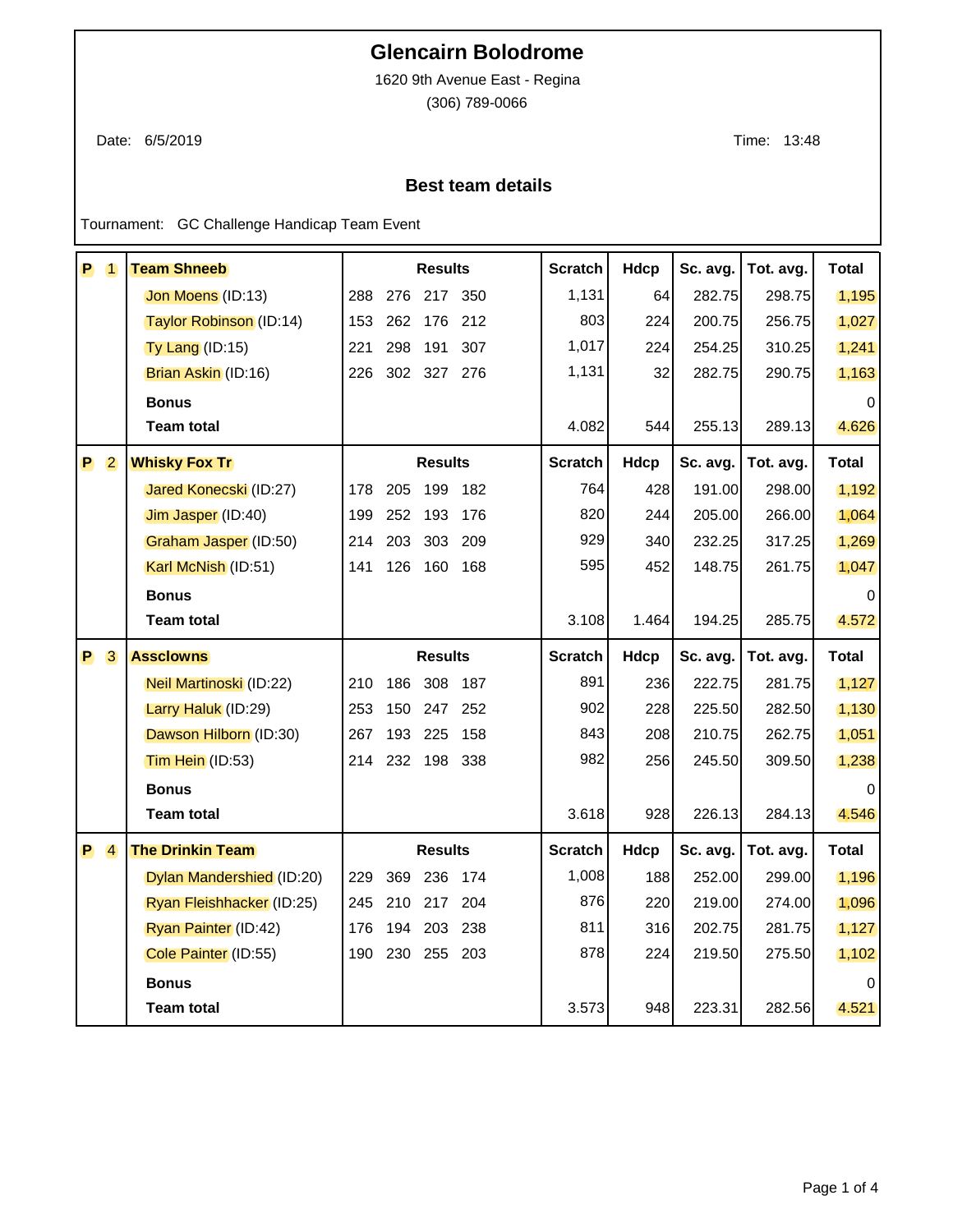| P | 5              | <b>Sportin Wood Sux</b>      |     |     | <b>Results</b>  |         | <b>Scratch</b> | Hdcp        | Sc. avg. | Tot. avg. | <b>Total</b> |
|---|----------------|------------------------------|-----|-----|-----------------|---------|----------------|-------------|----------|-----------|--------------|
|   |                | Colton Ell (ID:4)            | 236 | 216 | 194             | 231     | 877            | 260         | 219.25   | 284.25    | 1,137        |
|   |                | Josie Brooks (ID:36)         | 233 | 285 | 235             | 195     | 948            | 168         | 237.00   | 279.00    | 1,116        |
|   |                | Kayla Hayden (ID:37)         | 229 | 185 | 208             | 192     | 814            | 168         | 203.50   | 245.50    | 982          |
|   |                | <b>Jared Fernell (ID:38)</b> | 231 | 281 |                 | 187 234 | 933            | 308         | 233.25   | 310.25    | 1,241        |
|   |                | <b>Bonus</b>                 |     |     |                 |         |                |             |          |           | 0            |
|   |                | <b>Team total</b>            |     |     |                 |         | 3.572          | 904         | 223.25   | 279.75    | 4.476        |
| P | 6              | <b>Stoon</b>                 |     |     | <b>Results</b>  |         | <b>Scratch</b> | <b>Hdcp</b> | Sc. avg. | Tot. avg. | <b>Total</b> |
|   |                | Chad Lang (ID:2)             | 205 | 253 | 196             | 192     | 846            | 320         | 211.50   | 291.50    | 1,166        |
|   |                | Wes Lang (ID:26)             | 170 | 166 | 203             | 176     | 715            | 328         | 178.75   | 260.75    | 1,043        |
|   |                | Brett Lang (ID:35)           | 271 | 235 | 235             | 171     | 912            | 272         | 228.00   | 296.00    | 1,184        |
|   |                | Brooklyn Pizzey (ID:47)      | 175 | 197 | 223             | 214     | 809            | 252         | 202.25   | 265.25    | 1,061        |
|   |                | <b>Bonus</b>                 |     |     |                 |         |                |             |          |           |              |
|   |                | <b>Team total</b>            |     |     |                 |         | 3.282          | 1.172       | 205.13   | 278.38    | 4.454        |
| P | $\overline{7}$ | Woo Woo Woo                  |     |     | <b>Results</b>  |         | <b>Scratch</b> | Hdcp        | Sc. avg. | Tot. avg. | <b>Total</b> |
|   |                | Alessandra Nagel (ID:3)      | 165 | 222 | 196             | 222     | 805            | 276         | 201.25   | 270.25    | 1,081        |
|   |                | Dean Nagel (ID:6)            | 209 | 154 |                 | 212 224 | 799            | 164         | 199.75   | 240.75    | 963          |
|   |                | Steve Dundas (ID:18)         | 228 | 262 | 243             | 224     | 957            | 204         | 239.25   | 290.25    | 1,161        |
|   |                | Manuela Nagel (ID:56)        | 230 | 237 |                 | 162 154 | 783            | 420         | 195.75   | 300.75    | 1,203        |
|   |                | <b>Bonus</b>                 |     |     |                 |         |                |             |          |           | $\Omega$     |
|   |                | <b>Team total</b>            |     |     |                 |         | 3.344          | 1.064       | 209.00   | 275.50    | 4.408        |
| P | 8              | Parchewsky                   |     |     | <b>Results</b>  |         | <b>Scratch</b> | <b>Hdcp</b> | Sc. avg. | Tot. avg. | <b>Total</b> |
|   |                | Bill Shkolny (ID:57)         | 210 | 264 | 180             | 230     | 884            | 224         | 221.00   | 277.00    | 1,108        |
|   |                | Sherry Shkolny (ID:58)       | 171 | 166 | 117             | 128     | 582            | 360         | 145.50   | 235.50    | 942          |
|   |                | Dale Der (ID:59)             | 262 | 231 | 321             | 195     | 1,009          | 328         | 252.25   | 334.25    | 1,337        |
|   |                | Steve Parchewsky (ID:60)     |     |     | 196 167 207 154 |         | 724            | 272         | 181.00   | 249.00    | 996          |
|   |                | <b>Bonus</b>                 |     |     |                 |         |                |             |          |           | 0            |
|   |                | <b>Team total</b>            |     |     |                 |         | 3.199          | 1.184       | 199.94   | 273.94    | 4.383        |
| P | -9             | <b>Split Happens</b>         |     |     | <b>Results</b>  |         | <b>Scratch</b> | <b>Hdcp</b> | Sc. avg. | Tot. avg. | <b>Total</b> |
|   |                | Amber Kostal (ID:33)         | 219 | 130 |                 | 224 220 | 793            | 468         | 198.25   | 315.25    | 1,261        |
|   |                | Kevin Newson (ID:34)         | 162 | 236 | 200             | 205     | 803            | 232         | 200.75   | 258.75    | 1,035        |
|   |                | Ron Garnham (ID:49)          | 153 | 088 | 128             | 104     | 473            | 452         | 118.25   | 231.25    | 925          |
|   |                | Jennifer Kostal (ID:52)      | 164 |     | 160 154 187     |         | 665            | 492         | 166.25   | 289.25    | 1,157        |
|   |                | <b>Bonus</b>                 |     |     |                 |         |                |             |          |           | 0            |
|   |                | <b>Team total</b>            |     |     |                 |         | 2.734          | 1.644       | 170.88   | 273.63    | 4.378        |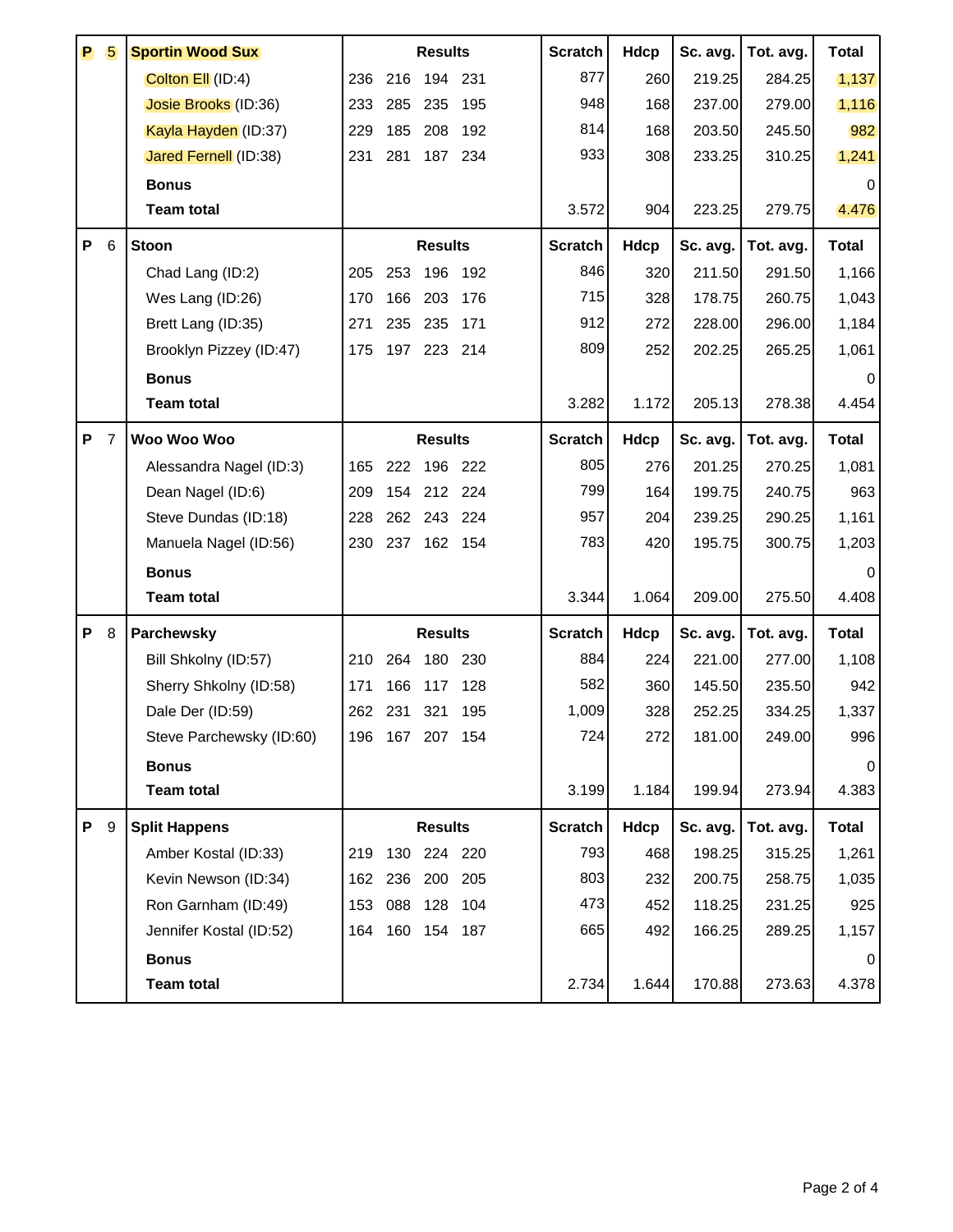|   | P 10 | 4 Guys 12 Balls             |     |     | <b>Results</b>  |         | <b>Scratch</b> | Hdcp        | Sc. avg. | Tot. avg. | <b>Total</b> |
|---|------|-----------------------------|-----|-----|-----------------|---------|----------------|-------------|----------|-----------|--------------|
|   |      | Austin Blais (ID:17)        | 245 | 162 | 198             | 222     | 827            | 76          | 206.75   | 225.75    | 903          |
|   |      | Liam Schmidt (ID:31)        | 226 | 261 | 213             | 271     | 971            | 140         | 242.75   | 277.75    | 1,111        |
|   |      | Blake Ramsay (ID:41)        | 257 | 265 | 268             | 264     | 1,054          | 128         | 263.50   | 295.50    | 1,182        |
|   |      | Carter McKay (ID:44)        | 213 | 228 |                 | 269 225 | 935            | 208         | 233.75   | 285.75    | 1,143        |
|   |      | <b>Bonus</b>                |     |     |                 |         |                |             |          |           | 0            |
|   |      | <b>Team total</b>           |     |     |                 |         | 3.787          | 552         | 236.69   | 271.19    | 4.339        |
| P | 11   | <b>Beauties &amp; Beast</b> |     |     | <b>Results</b>  |         | <b>Scratch</b> | <b>Hdcp</b> | Sc. avg. | Tot. avg. | <b>Total</b> |
|   |      | Hannah Prosofski (ID:11)    | 250 | 230 | 159             | 233     | 872            | 188         | 218.00   | 265.00    | 1,060        |
|   |      | Fallon Keogan (ID:19)       | 238 | 149 | 229             | 149     | 765            | 252         | 191.25   | 254.25    | 1,017        |
|   |      | Nicholas Leesing (ID:43)    | 254 | 211 | 291             | 321     | 1,077          | 152         | 269.25   | 307.25    | 1,229        |
|   |      | Nicole Harrison (ID:46)     | 158 | 134 | 175             | 155     | 622            | 384         | 155.50   | 251.50    | 1,006        |
|   |      | <b>Bonus</b>                |     |     |                 |         |                |             |          |           | $\Omega$     |
|   |      | <b>Team total</b>           |     |     |                 |         | 3.336          | 976         | 208.50   | 269.50    | 4.312        |
| P | 12   | Made It Past8:00            |     |     | <b>Results</b>  |         | <b>Scratch</b> | Hdcp        | Sc. avg. | Tot. avg. | <b>Total</b> |
|   |      | Mike Bursic (ID:9)          | 238 | 242 | 191             | 197     | 868            | 68          | 217.00   | 234.00    | 936          |
|   |      | Kale Stroh (ID:24)          | 239 | 309 | 258             | 208     | 1,014          | 124         | 253.50   | 284.50    | 1,138        |
|   |      | Devin Masch (ID:32)         | 207 | 268 | 208             | 236     | 919            | 200         | 229.75   | 279.75    | 1,119        |
|   |      | Sarah Ouellet (ID:45)       | 194 | 238 | 247             | 241     | 920            | 196         | 230.00   | 279.00    | 1,116        |
|   |      | <b>Bonus</b>                |     |     |                 |         |                |             |          |           | $\Omega$     |
|   |      | <b>Team total</b>           |     |     |                 |         | 3.721          | 588         | 232.56   | 269.31    | 4.309        |
| P | 13   | james                       |     |     | <b>Results</b>  |         | <b>Scratch</b> | <b>Hdcp</b> | Sc. avg. | Tot. avg. | <b>Total</b> |
|   |      | James Ford (ID:21)          | 210 | 283 | 183             | 284     | 960            | 192         | 240.00   | 288.00    | 1,152        |
|   |      | Shawn Hilborn (ID:28)       | 250 | 201 | 150             | 163     | 764            | 344         | 191.00   | 277.00    | 1,108        |
|   |      | Ben Frisko (ID:39)          | 182 | 168 | 163             | 153     | 666            | 264         | 166.50   | 232.50    | 930          |
|   |      | Mike Cooney (ID:54)         |     |     | 255 173 184 234 |         | 846            | 240         | 211.50   | 271.50    | 1,086        |
|   |      | <b>Bonus</b>                |     |     |                 |         |                |             |          |           | 0            |
|   |      | <b>Team total</b>           |     |     |                 |         | 3.236          | 1.040       | 202.25   | 267.25    | 4.276        |
|   | P 14 | Peuramaki                   |     |     | <b>Results</b>  |         | <b>Scratch</b> | <b>Hdcp</b> | Sc. avg. | Tot. avg. | <b>Total</b> |
|   |      | Kevin Peuramaki (ID:61)     | 267 | 165 | 209             | 163     | 804            | 200         | 201.00   | 251.00    | 1,004        |
|   |      | Stephen Neudorf (ID:62)     | 194 | 153 | 156             | 169     | 672            | 476         | 168.00   | 287.00    | 1,148        |
|   |      | Marc Drebit (ID:63)         | 186 | 135 | 184             | 189     | 694            | 340         | 173.50   | 258.50    | 1,034        |
|   |      | Mike Petryshyn (ID:64)      |     |     | 152 202 178 197 |         | 729            | 356         | 182.25   | 271.25    | 1,085        |
|   |      | <b>Bonus</b>                |     |     |                 |         |                |             |          |           | 0            |
|   |      | <b>Team total</b>           |     |     |                 |         | 2.899          | 1.372       | 181.19   | 266.94    | 4.271        |